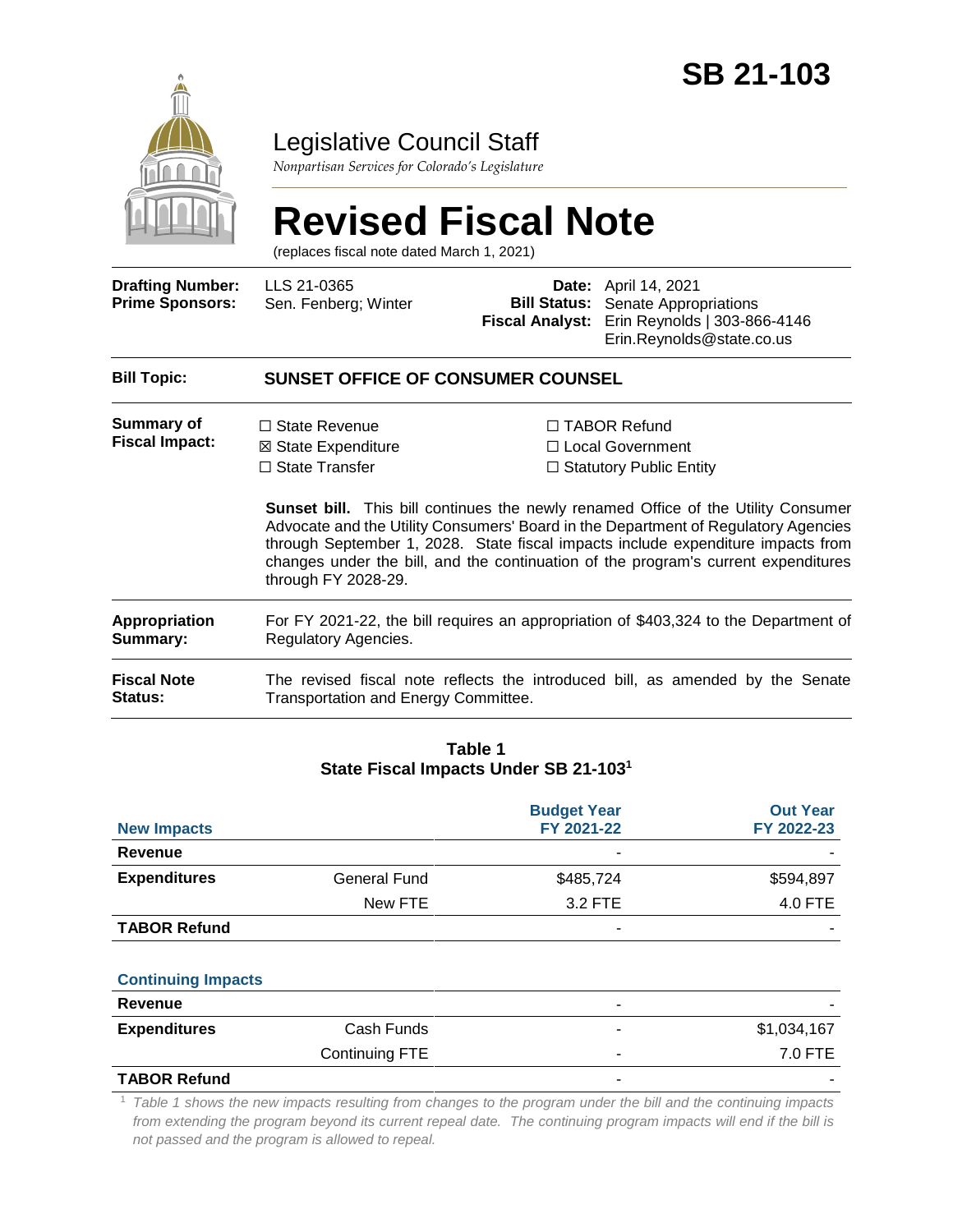Page 2

#### **Summary of Legislation**

The bill continues the Office of the Consumer Counsel and the Utility Consumers' Board in the Department of Regulatory Agencies (DORA) for 7 years. The office is renamed as the Office of the Utility Consumer Advocate.

The bill implements the following recommendations from the sunset review:

- renames the office and changes the title of the office's head from consumer counsel to director;
- clarifies that the office is authorized to appear before and participate in other agency proceedings in addition to Public Utilities Commission (PUC) proceedings;
- changes the Utility Consumers' Board from a type 1 agency to a type 2 agency; and
- repeals the requirement that the board annually review the office's performance and confer with DORA's executive director regarding hiring and performance evaluation matters.

In addition, the bill:

- expands the office's scope to include statutory decarbonization goals, just transition, environmental justice, and telecommunications; and
- allows the office to intervene in PUC proceedings regarding telecommunications services.

#### **Background**

The Office of Consumer Counsel represents the public interest and the specific interests of residential, small business, and agricultural consumers in rate and rulemaking cases before the PUC, federal agencies, and the courts. The Utility Consumers' Board is currently an 11-member board that provides policy guidance and oversight to the office.

#### **Continuing Program Impacts**

Based on the department's FY 2021-22 budget request, the Office of the Utility Consumer Advocate is expected to have cash fund expenditures of \$1,034,167 and 7.0 FTE. If this bill is enacted, current expenditures will continue for the program starting in FY 2022-23. If this bill is not enacted, the program will end on September 1, 2022, following a wind-down period, and state expenditures will decrease starting in FY 2022-23 by the amounts shown in Table 1. The impacts from the bill's changes to the program are discussed in the State Expenditures sections below.

#### **State Expenditures**

The bill increases state General Fund expenditures by \$520,657 and 2.4 FTE in FY 2021-22 and \$594,897 and 3.0 FTE in FY 2022-23 in DORA. Expenditures are shown in Table 2 and detailed below.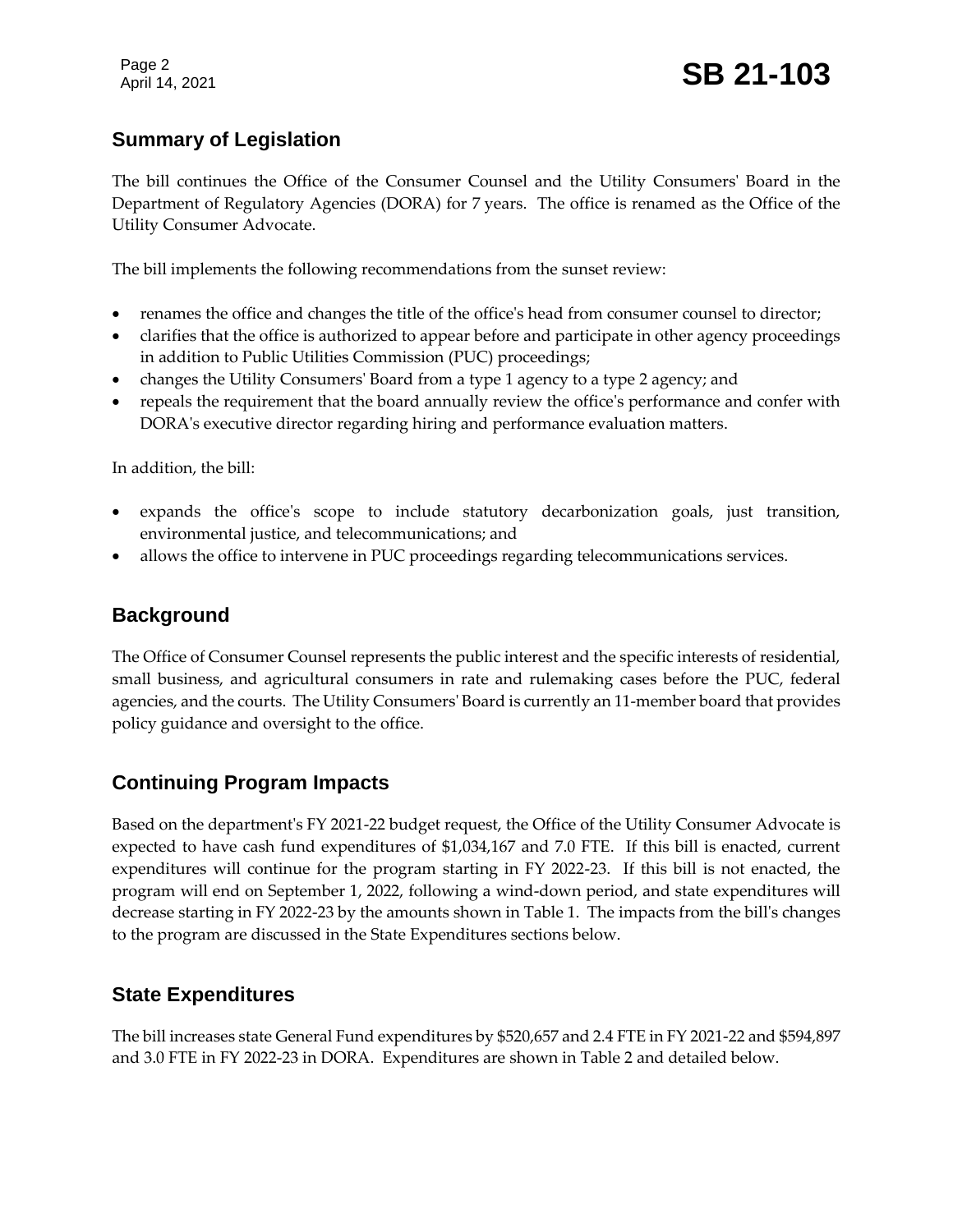## April 14, 2021 **SB 21-103**

| <b>Cost Components</b>                         | FY 2021-22     | FY 2022-23     |
|------------------------------------------------|----------------|----------------|
| Department of Regulatory Agencies <sup>1</sup> |                |                |
| <b>Personal Services</b>                       | \$221,974      | \$295,969      |
| <b>Operating Expenses</b>                      | \$3,240        | \$4,050        |
| <b>Capital Outlay Costs</b>                    | \$18,600       |                |
| <b>Legal Services</b>                          | \$159,510      | \$191,412      |
| Centrally Appropriated Costs <sup>2</sup>      | \$82,400       | \$103,466      |
| FTE - Personal Services                        | 2.4 FTE        | 3.0 FTE        |
| FTE - Legal Services                           | $0.8$ FTE      | $1.0$ FTE      |
| Total                                          | \$485,724      | \$594,897      |
| <b>Total FTE</b>                               | <b>3.2 FTE</b> | <b>4.0 FTE</b> |

#### **Table 2 Expenditures Under SB 21-103**

*<sup>1</sup> Costs may be paid by the Fixed Utility Fund; see Technical Note.*

*<sup>2</sup> Centrally appropriated costs are not included in the bill's appropriation.*

**Department of Regulatory Agencies.** The Office of the Utility Consumer Advocate requires 2.0 FTE Rate and Financial Analyst and 1.0 Policy Advisor to address the four new policy areas under the bill. The analysts will perform financial work and analysis and the advisor will perform the non-financial work, outreach, and community engagement. In addition, legal services hours estimated at 1,800 hours per year, or 1.0 FTE, will be required to support the new policy areas. Standard operating and capital outlay costs are included for DORA's staff. First-year costs have been prorated for the bill's effective date and General Fund pay date shift.

Additional workload increases for office rebranding and materials updates, as well workload decreases resulting from the board no longer providing an annual review of the office's performance nor conferring with DORA's executive director on hiring and performance evaluation matters, require no change in appropriations.

#### **Technical Note**

The PUC is currently assessing the statutory maximum 0.25 percent fee on the gross revenues of regulated electric and natural gas utilities and cannot increase the assessment beyond this cap without a change in law. While Office of Consumer Counsel and Utility Consumers Board expenditures are typically paid from the Fixed Utility Fund, this fiscal note assumes that there are insufficient funds in the Fixed Utility Fund at the present time to support the expenditures identified in the fiscal note. Therefore, General Fund appropriations are indicated. If the General Assembly revises the statutory maximum fee, these and future expenses may be paid from the Fixed Utility Fund.